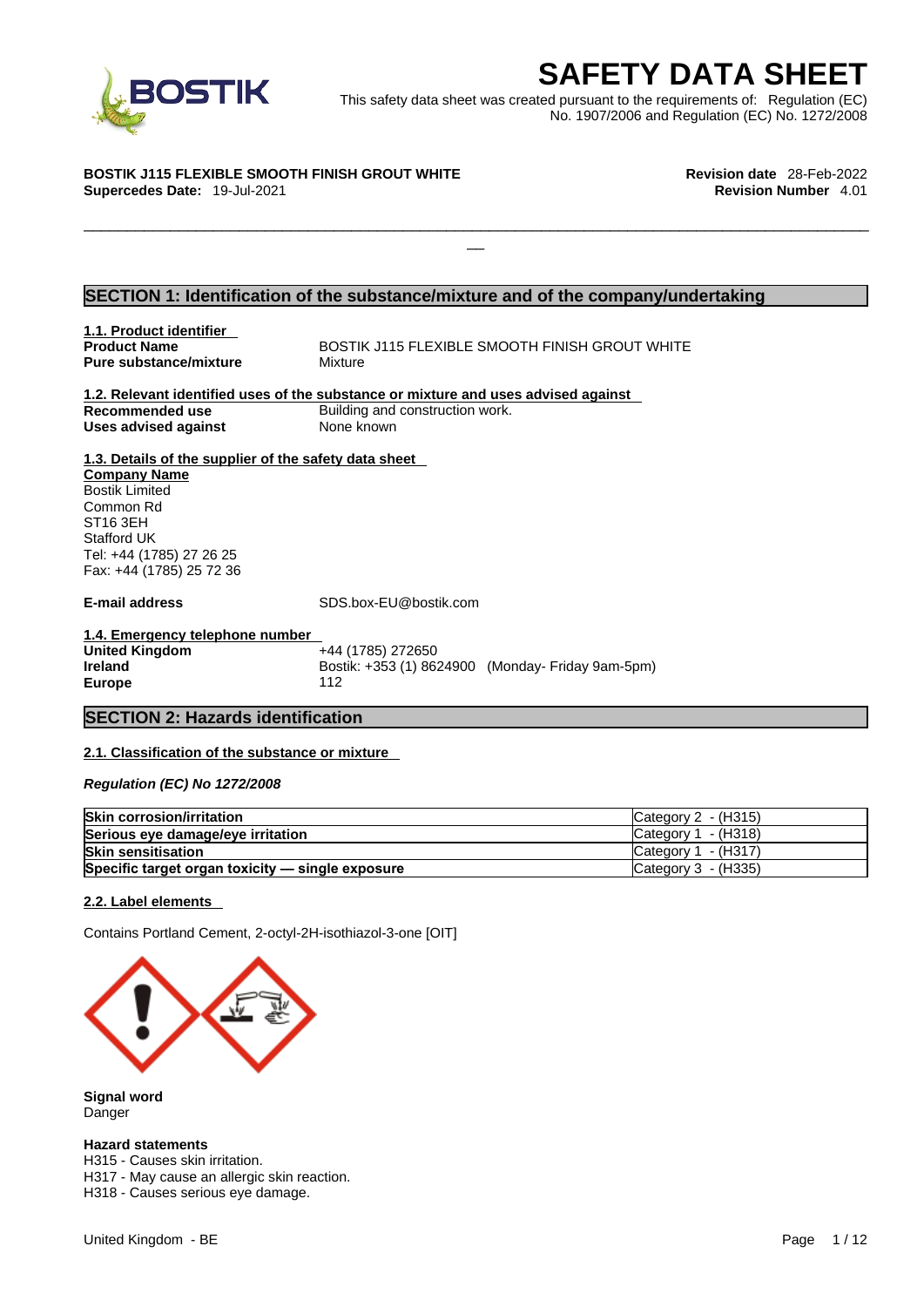\_\_\_\_\_\_\_\_\_\_\_\_\_\_\_\_\_\_\_\_\_\_\_\_\_\_\_\_\_\_\_\_\_\_\_\_\_\_\_\_\_\_\_\_\_\_\_\_\_\_\_\_\_\_\_\_\_\_\_\_\_\_\_\_\_\_\_\_\_\_\_\_\_\_\_\_\_\_\_\_\_\_\_\_\_\_\_\_\_\_\_

\_\_ **BOSTIK J115 FLEXIBLE SMOOTH FINISH GROUT WHITE Revision date** 28-Feb-2022 **Supercedes Date:** 19-Jul-2021 **Revision Number** 4.01

H335 - May cause respiratory irritation.

#### **Precautionary Statements - EU (§28, 1272/2008)**

P101 - If medical advice is needed, have product container or label at hand

P102 - Keep out of reach of children

P260 - Do not breathe dust

P271 - Use only outdoors or in a well-ventilated area

P280 - Wear protective gloves and eye/face protection

P302 + P352 - IF ON SKIN: Wash with plenty of water and soap

P305 + P351 + P338 - IF IN EYES: Rinse cautiously with water for several minutes. Remove contact lenses, if present and easy to do. Continue rinsing

P310 - Immediately call a POISON CENTER or doctor

P362 + P364 - Take off contaminated clothing and wash it before reuse

P403 + P233 - Store in a well-ventilated place. Keep container tightly closed

P405 - Store locked up

P501 - Dispose of contents/ container to an approved waste disposal plant

#### **2.3. Other hazards**

When cement reacts with water a strong alkaline solution is produced. Prolonged contact with wet cement or wet concrete may cause serious burns because they develop without pain being felt e.g. when kneeling in wet cement even when wearing trousers. Frequent inhalation of large quantities of cement dust over a long period of time increases the risk of developing lung disease. Product dust may be irritating to eyes, skin and respiratory system. Repeated exposure may cause skin dryness or cracking.

#### **PBT & vPvB**

This mixture contains no substance considered to be persistent, bioaccumulating or toxic (PBT). This mixture contains no substance considered to be very persistent nor very bioaccumulating (vPvB).

#### **SECTION 3: Composition/information on ingredients**

#### **3.1 Substances**

Not applicable

#### **3.2 Mixtures**

| <b>Chemical name</b>                  | <b>EC No</b> | <b>CAS No</b> | Weight-%     | <b>Classification</b><br>according to<br><b>Regulation (EC)</b><br>No. 1272/2008<br>[CLP]             | <b>Specific</b><br>concentration limit<br>(SCL) | <b>REACH</b><br>registration<br>number |
|---------------------------------------|--------------|---------------|--------------|-------------------------------------------------------------------------------------------------------|-------------------------------------------------|----------------------------------------|
| Quartz                                | 238-878-4    | 14808-60-7    | $40 - 80$    | $\wedge$                                                                                              | $\blacksquare$                                  | [4]                                    |
| <b>Portland Cement</b>                | 266-043-4    | 65997-15-1    | $40 - 80$    | STOT SE 3<br>(H335)<br>Skin Irrit. 2<br>(H315)<br>Eye Dam. 1<br>(H318)<br>Skin Sens. 1<br>(H317)      |                                                 | [5]                                    |
| 2-octyl-2H-isothiazol-3-o<br>ne [OIT] | 247-761-7    | 26530-20-1    | $0.01 - 0.1$ | Acute Tox. 3<br>(H301)<br>Acute Tox. 3<br>(H311)<br>Acute Tox. 3<br>(H331)<br>Skin Corr. 1B<br>(H314) | $\wedge$                                        |                                        |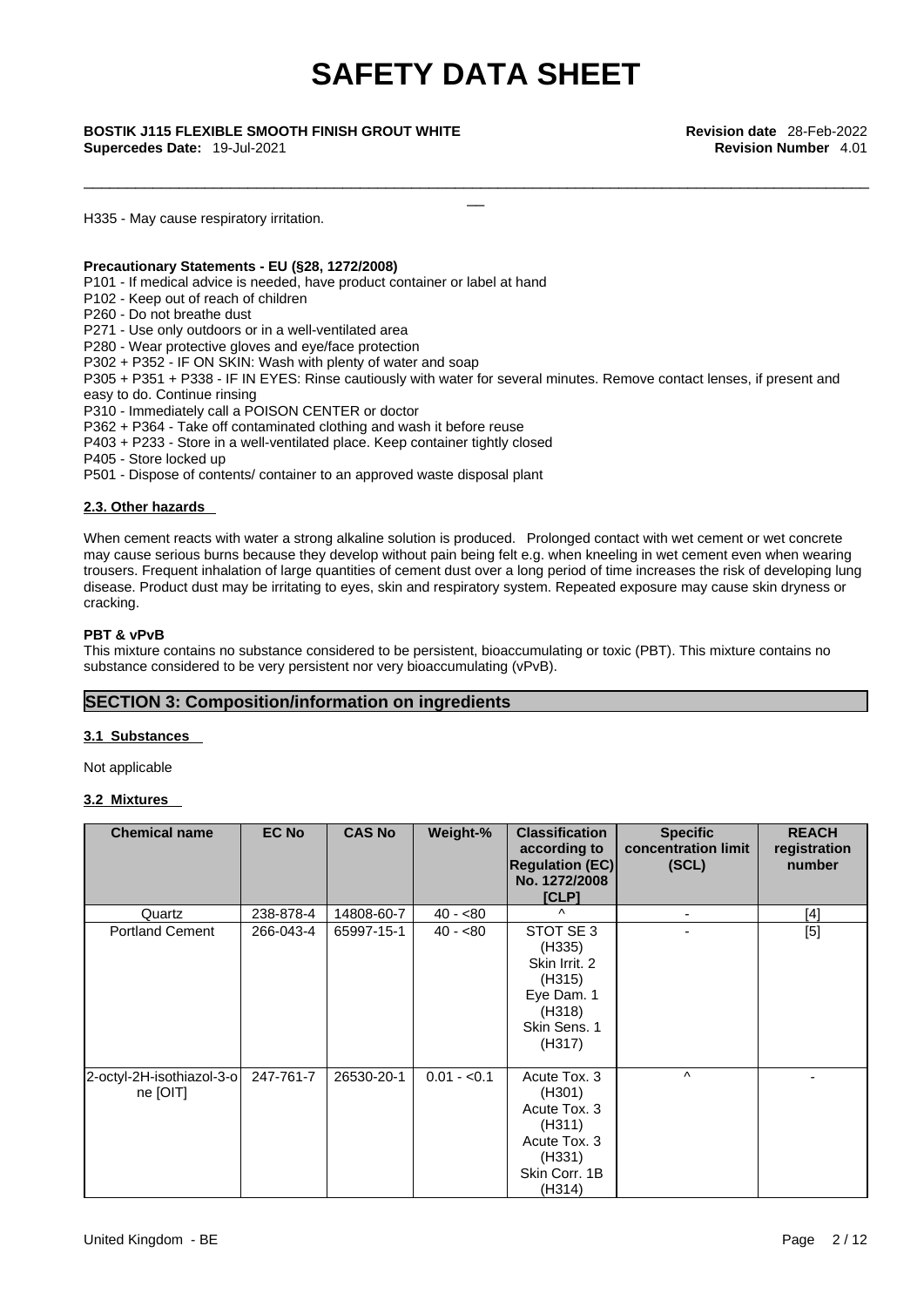\_\_\_\_\_\_\_\_\_\_\_\_\_\_\_\_\_\_\_\_\_\_\_\_\_\_\_\_\_\_\_\_\_\_\_\_\_\_\_\_\_\_\_\_\_\_\_\_\_\_\_\_\_\_\_\_\_\_\_\_\_\_\_\_\_\_\_\_\_\_\_\_\_\_\_\_\_\_\_\_\_\_\_\_\_\_\_\_\_\_\_

| <b>BOSTIK J115 FLEXIBLE SMOOTH FINISH GROUT WHITE</b><br>Supercedes Date: 19-Jul-2021 | <b>Revision date</b> 28-Feb-2022<br><b>Revision Number 4.01</b> |  |
|---------------------------------------------------------------------------------------|-----------------------------------------------------------------|--|
|                                                                                       |                                                                 |  |
|                                                                                       | Eye Dam 1                                                       |  |
|                                                                                       | (H318)                                                          |  |
|                                                                                       | Skin Sens. 1A                                                   |  |
|                                                                                       | (H317)                                                          |  |
|                                                                                       | Aquatic Acute 1                                                 |  |
|                                                                                       | (H400)                                                          |  |
|                                                                                       | Aquatic Chronic                                                 |  |
|                                                                                       | 1(H410)                                                         |  |
|                                                                                       | M Factor Acute                                                  |  |
|                                                                                       | $=10$                                                           |  |
|                                                                                       | M Factor Chronic                                                |  |
|                                                                                       | $= 1$                                                           |  |

NOTE [4] - This substance is exempted from registration according to the provisions of Article 2(7)(a) and Annex IV of REACH NOTE [5] - This substance is exempted from registration according to the provisions of Article  $2(7)(a)$  and Annex V of REACH

#### **Full text of H- and EUH-phrases: see section 16**

Note: ^ indicates not classified, however, the substance is listed in section 3 as it has an OEL

This product does not contain candidate substances of very high concern at a concentration >=0.1% (Regulation (EC) No. 1907/2006 (REACH), Article 59)

### **SECTION 4: First aid measures**

#### **4.1. Description of first aid measures**

| <b>General advice</b>                   | If medical advice is needed, have product container or label at hand.                                                                                                                                                                                                                                                                                                                                                                                |  |
|-----------------------------------------|------------------------------------------------------------------------------------------------------------------------------------------------------------------------------------------------------------------------------------------------------------------------------------------------------------------------------------------------------------------------------------------------------------------------------------------------------|--|
| <b>Inhalation</b>                       | Remove to fresh air. Get medical attention immediately if symptoms occur. IF exposed<br>or concerned: Get medical advice/attention.                                                                                                                                                                                                                                                                                                                  |  |
| Eye contact                             | Do not rub affected area. Immediately flush with plenty of water. After initial flushing,<br>remove any contact lenses and continue flushing for at least 15 minutes. Consult an<br>ophthalmologist.                                                                                                                                                                                                                                                 |  |
| <b>Skin contact</b>                     | Brush off loose particles from skin. Remove material from skin immediately. Take off<br>contaminated clothing and wash it before reuse.                                                                                                                                                                                                                                                                                                              |  |
| Ingestion                               | Rinse mouth. Never give anything by mouth to an unconscious person. Do NOT induce<br>vomiting. Call a doctor.                                                                                                                                                                                                                                                                                                                                        |  |
| Self-protection of the first aider      | Avoid contact with skin, eyes or clothing. Wear personal protective clothing (see section<br>8).                                                                                                                                                                                                                                                                                                                                                     |  |
|                                         | 4.2. Most important symptoms and effects, both acute and delayed                                                                                                                                                                                                                                                                                                                                                                                     |  |
| <b>Symptoms</b>                         | Burning sensation. Itching. Rashes. Hives. Causes serious eye damage. Irritating to<br>skin. Inhalation of dust in high concentration may cause irritation of respiratory system.<br>When cement reacts with water a strong alkaline solution is produced. Prolonged<br>contact with wet cement or wet concrete may cause serious burns because they develop<br>without pain being felt e.g. when kneeling in wet cement even when wearing trousers. |  |
|                                         | 4.3. Indication of any immediate medical attention and special treatment needed                                                                                                                                                                                                                                                                                                                                                                      |  |
| Note to doctors                         | May cause sensitisation in susceptible persons. Treat symptomatically.                                                                                                                                                                                                                                                                                                                                                                               |  |
| <b>SECTION 5: Firefighting measures</b> |                                                                                                                                                                                                                                                                                                                                                                                                                                                      |  |
|                                         |                                                                                                                                                                                                                                                                                                                                                                                                                                                      |  |

#### **5.1. Extinguishing media**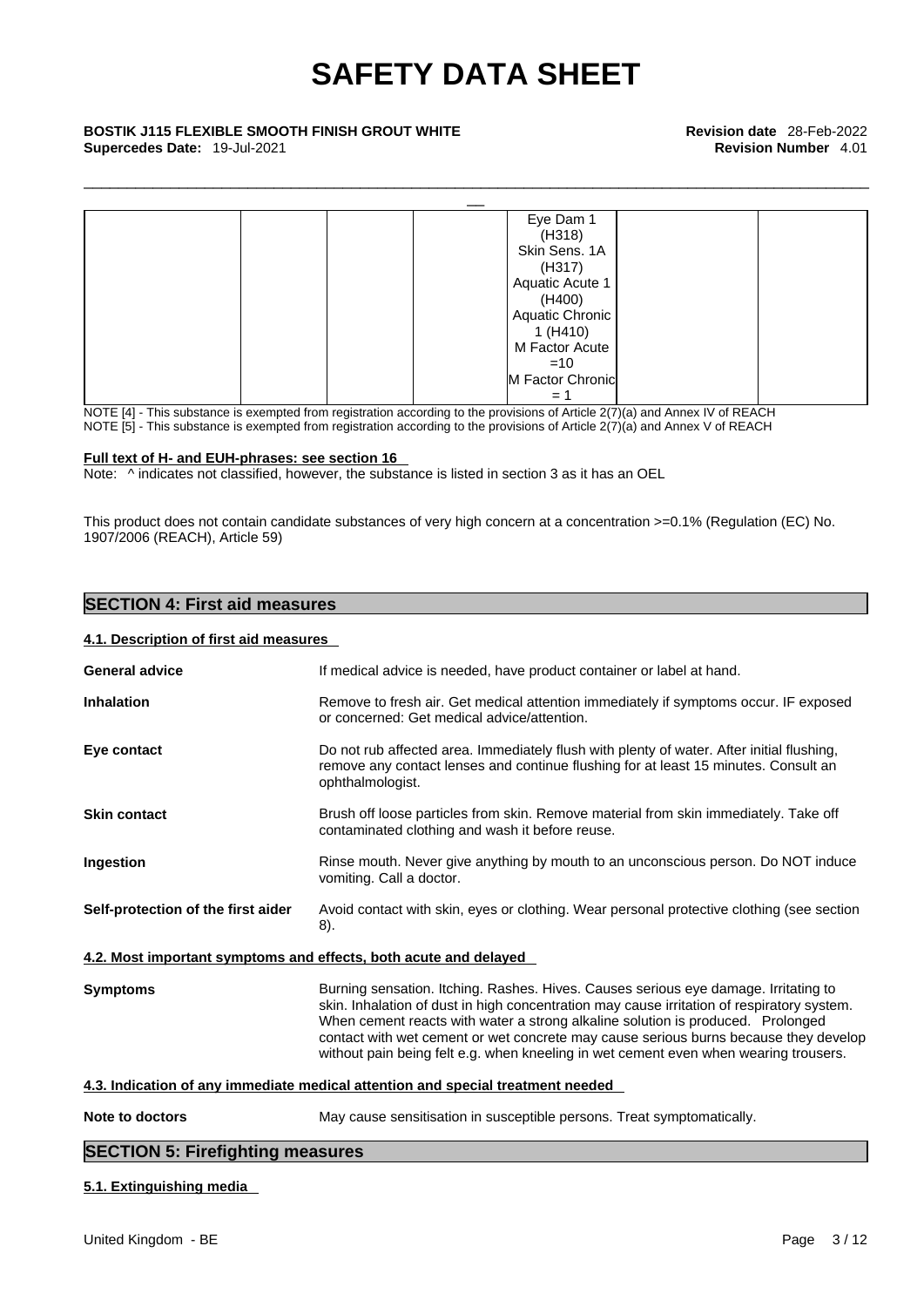\_\_\_\_\_\_\_\_\_\_\_\_\_\_\_\_\_\_\_\_\_\_\_\_\_\_\_\_\_\_\_\_\_\_\_\_\_\_\_\_\_\_\_\_\_\_\_\_\_\_\_\_\_\_\_\_\_\_\_\_\_\_\_\_\_\_\_\_\_\_\_\_\_\_\_\_\_\_\_\_\_\_\_\_\_\_\_\_\_\_\_

# \_\_ **BOSTIK J115 FLEXIBLE SMOOTH FINISH GROUT WHITE Revision date** 28-Feb-2022 **Supercedes Date:** 19-Jul-2021 **Revision Number** 4.01

| <b>Suitable Extinguishing Media</b>                               | Use extinguishing measures that are appropriate to local circumstances and the<br>surrounding environment.                                                                                                                                                   |  |  |  |  |
|-------------------------------------------------------------------|--------------------------------------------------------------------------------------------------------------------------------------------------------------------------------------------------------------------------------------------------------------|--|--|--|--|
| Unsuitable extinguishing media                                    | Full water jet.                                                                                                                                                                                                                                              |  |  |  |  |
| 5.2. Special hazards arising from the substance or mixture        |                                                                                                                                                                                                                                                              |  |  |  |  |
| Specific hazards arising from the<br>chemical                     | Product is or contains a sensitiser. May cause sensitisation by skin contact.                                                                                                                                                                                |  |  |  |  |
| <b>Hazardous combustion products</b>                              | Silicon dioxide.                                                                                                                                                                                                                                             |  |  |  |  |
| 5.3. Advice for firefighters                                      |                                                                                                                                                                                                                                                              |  |  |  |  |
| Special protective equipment and<br>precautions for fire-fighters | Firefighters should wear self-contained breathing apparatus and full firefighting turnout<br>gear. Use personal protection equipment.                                                                                                                        |  |  |  |  |
| <b>SECTION 6: Accidental release measures</b>                     |                                                                                                                                                                                                                                                              |  |  |  |  |
|                                                                   | 6.1. Personal precautions, protective equipment and emergency procedures                                                                                                                                                                                     |  |  |  |  |
| <b>Personal precautions</b>                                       | Avoid generation of dust. Do not get in eyes, on skin, or on clothing. Use personal<br>protective equipment as required.                                                                                                                                     |  |  |  |  |
| <b>Other information</b>                                          | Refer to protective measures listed in Sections 7 and 8.                                                                                                                                                                                                     |  |  |  |  |
| For emergency responders                                          | Use personal protection recommended in Section 8.                                                                                                                                                                                                            |  |  |  |  |
| 6.2. Environmental precautions                                    |                                                                                                                                                                                                                                                              |  |  |  |  |
| <b>Environmental precautions</b>                                  | Prevent product from entering drains. Do not allow to enter into soil/subsoil.                                                                                                                                                                               |  |  |  |  |
| 6.3. Methods and material for containment and cleaning up         |                                                                                                                                                                                                                                                              |  |  |  |  |
| <b>Methods for containment</b>                                    | Cover powder spill with plastic sheet or tarp to minimise spreading and keep powder dry.<br>Prevent dust cloud.                                                                                                                                              |  |  |  |  |
| Methods for cleaning up                                           | Do not dry sweep dust. Wet dust with water before sweeping or use a vacuum to collect<br>dust. Use appropriate personal protective equipment (PPE). Carefully shovel or sweep<br>up spilled material and place in suitable container. Avoid generating dust. |  |  |  |  |
| Prevention of secondary hazards                                   | Clean contaminated objects and areas thoroughly observing environmental regulations.                                                                                                                                                                         |  |  |  |  |
| 6.4. Reference to other sections                                  |                                                                                                                                                                                                                                                              |  |  |  |  |
| <b>Reference to other sections</b>                                | See section 8 for more information. See section 13 for more information.                                                                                                                                                                                     |  |  |  |  |
| <b>SECTION 7: Handling and storage</b>                            |                                                                                                                                                                                                                                                              |  |  |  |  |
| 7.1. Precautions for safe handling                                |                                                                                                                                                                                                                                                              |  |  |  |  |
| Advice on safe handling                                           | Ensure adequate ventilation. Avoid generation of dust. Avoid contact with skin, eyes or<br>clothing. Use personal protection equipment. Take off contaminated clothing and wash it<br>before reuse.                                                          |  |  |  |  |
| <b>General hygiene considerations</b>                             | Avoid contact with skin, eyes or clothing. Wear suitable gloves and eye/face protection.<br>Do not eat, drink or smoke when using this product.                                                                                                              |  |  |  |  |
| 7.2. Conditions for safe storage, including any incompatibilities |                                                                                                                                                                                                                                                              |  |  |  |  |
| <b>Storage Conditions</b>                                         | Keep containers tightly closed in a dry, cool and well-ventilated place. Store locked up.                                                                                                                                                                    |  |  |  |  |
| United Kingdom - BE                                               | Page<br>4/12                                                                                                                                                                                                                                                 |  |  |  |  |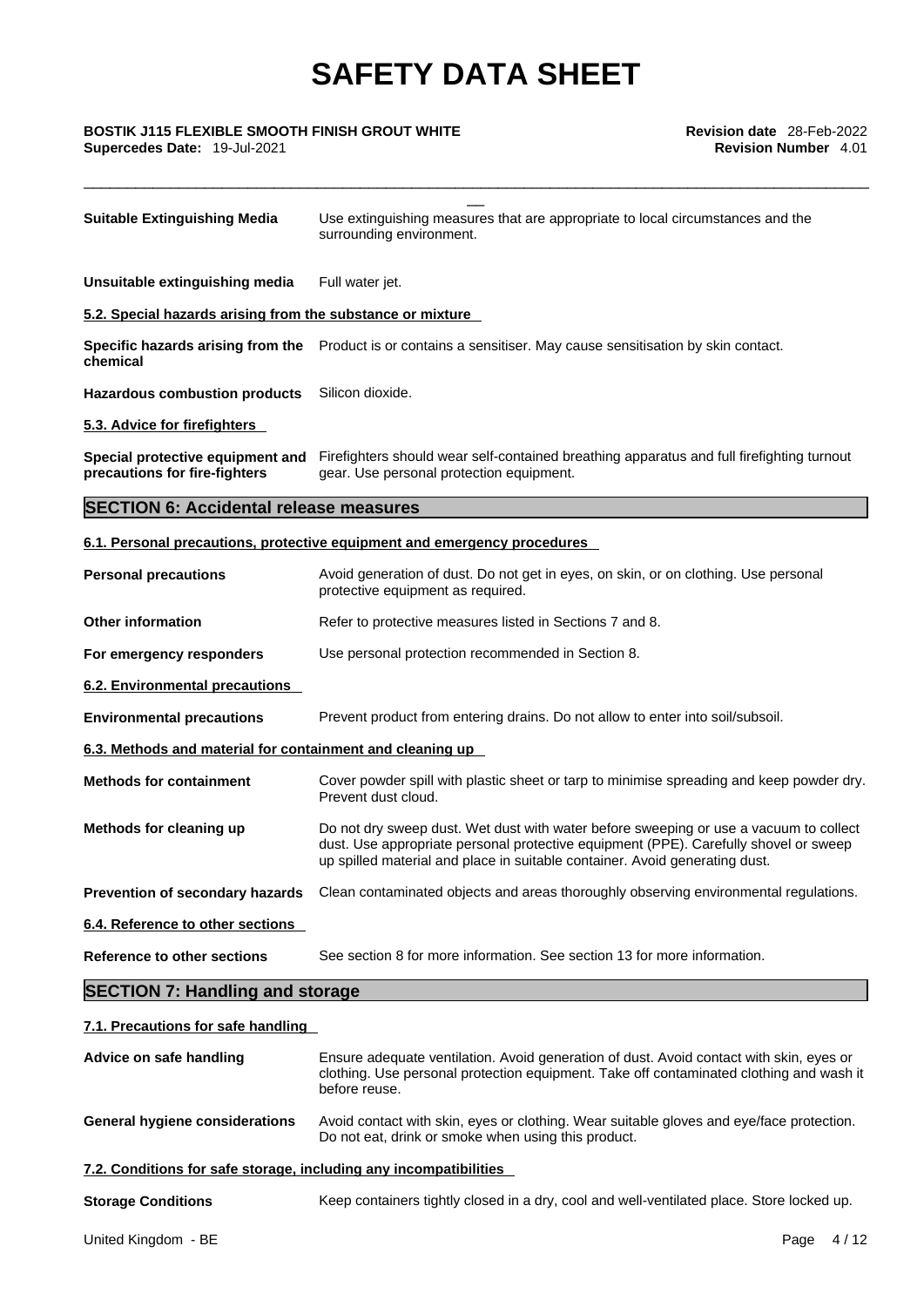# \_\_ **BOSTIK J115 FLEXIBLE SMOOTH FINISH GROUT WHITE Revision date** 28-Feb-2022

**Supercedes Date:** 19-Jul-2021 **Revision Number** 4.01

Keep out of the reach of children. Keep the packing dry and well sealed to prevent contamination and absorption of humidity. Protect from moisture.

\_\_\_\_\_\_\_\_\_\_\_\_\_\_\_\_\_\_\_\_\_\_\_\_\_\_\_\_\_\_\_\_\_\_\_\_\_\_\_\_\_\_\_\_\_\_\_\_\_\_\_\_\_\_\_\_\_\_\_\_\_\_\_\_\_\_\_\_\_\_\_\_\_\_\_\_\_\_\_\_\_\_\_\_\_\_\_\_\_\_\_

#### **7.3. Specific end use(s)**

**Specific use(s)** Building and construction work.

**Risk Management Methods (RMM)** The information required is contained in this Safety Data Sheet.

**Other information Observe technical data sheet.** 

### **SECTION 8: Exposure controls/personal protection**

#### **8.1. Control parameters**

#### **Exposure Limits**

| <b>Chemical name</b>   | <b>European Union</b>     | <b>United Kingdom</b>     |
|------------------------|---------------------------|---------------------------|
| Quartz                 | TWA: $0.1 \text{ mg/m}^3$ | TWA: $0.1 \text{ mg/m}^3$ |
| 14808-60-7             |                           |                           |
| <b>Portland Cement</b> |                           | TWA: $10 \text{ mg/m}^3$  |
| 65997-15-1             |                           | TWA: $4 \text{ mg/m}^3$   |
|                        |                           | STEL: $30 \text{ mg/m}^3$ |
|                        |                           | STEL: $12 \text{ mg/m}^3$ |
| Dust                   | <b>.</b>                  | TWA: $10 \text{ mg/m}^3$  |
| RR-12364-8             |                           | TWA: 4 mg/m <sup>3</sup>  |
|                        |                           | STEL: $30 \text{ mg/m}^3$ |
|                        |                           | STEL: $12 \text{ mg/m}^3$ |

**Derived No Effect Level (DNEL)** No information available

#### **Predicted No Effect Concentration** No information available. **(PNEC)**

#### **8.2. Exposure controls**

| <b>Engineering controls</b>                               | Ensure adequate ventilation, especially in confined areas. Vapours/aerosols must be<br>exhausted directly at the point of origin.                                                                                                                                                                                                                                                                                                                                              |
|-----------------------------------------------------------|--------------------------------------------------------------------------------------------------------------------------------------------------------------------------------------------------------------------------------------------------------------------------------------------------------------------------------------------------------------------------------------------------------------------------------------------------------------------------------|
| Personal protective equipment                             |                                                                                                                                                                                                                                                                                                                                                                                                                                                                                |
| <b>Eye/face protection</b>                                | Wear safety glasses with side shields (or goggles). Use eye protection according to EN<br>166, designed to protect against powders and dusts.                                                                                                                                                                                                                                                                                                                                  |
| <b>Hand protection</b>                                    | Wear protective gloves. Gloves must conform to standard EN 374. Ensure that the<br>breakthrough time of the glove material is not exceeded. Refer to glove supplier for<br>information on breakthrough time for specific gloves. For operations where prolonged or<br>repeated skin contact may occur, impervious gloves should be worn. Gloves made of<br>plastic or rubber. Gloves should be replaced regularly and if there is any sign of damage<br>to the glove material. |
| Skin and body protection                                  | Avoid contact with skin, eyes or clothing. Wear appropriate personal protective clothing<br>to prevent skin contact.                                                                                                                                                                                                                                                                                                                                                           |
| <b>Respiratory protection</b>                             | No protective equipment is needed under normal use conditions. If exposure limits are<br>exceeded or irritation is experienced, ventilation and evacuation may be required. Avoid<br>generation of dust. Possible nuisance dust.                                                                                                                                                                                                                                               |
| Recommended filter type:                                  | black, with filter for particulates. Wear a respirator conforming to EN 140 with Type<br>P2/P3 filter or better.                                                                                                                                                                                                                                                                                                                                                               |
| Environmental exposure controls No information available. |                                                                                                                                                                                                                                                                                                                                                                                                                                                                                |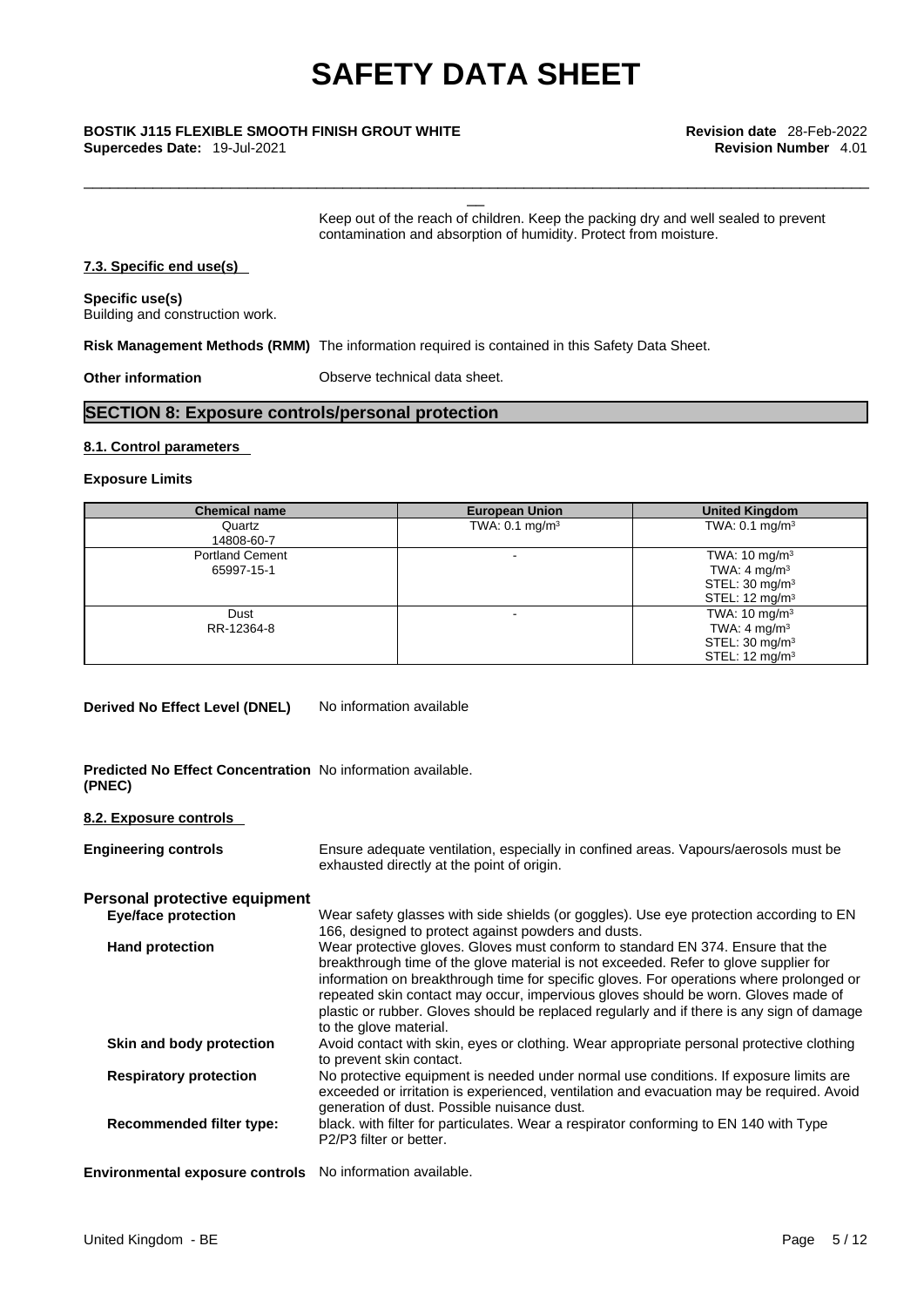\_\_\_\_\_\_\_\_\_\_\_\_\_\_\_\_\_\_\_\_\_\_\_\_\_\_\_\_\_\_\_\_\_\_\_\_\_\_\_\_\_\_\_\_\_\_\_\_\_\_\_\_\_\_\_\_\_\_\_\_\_\_\_\_\_\_\_\_\_\_\_\_\_\_\_\_\_\_\_\_\_\_\_\_\_\_\_\_\_\_\_

# \_\_ **BOSTIK J115 FLEXIBLE SMOOTH FINISH GROUT WHITE Revision date** 28-Feb-2022 **Supercedes Date:** 19-Jul-2021 **Revision Number** 4.01

### **SECTION 9: Physical and chemical properties**

#### **9.1. Information on basic physical and chemical properties**

| <b>Physical state</b><br>Appearance<br>Colour<br>Odour<br><b>Odour threshold</b>                                                  | Solid<br>Powder<br>White<br>No information available<br>No information available                                                 |                  |
|-----------------------------------------------------------------------------------------------------------------------------------|----------------------------------------------------------------------------------------------------------------------------------|------------------|
| <b>Property</b><br>рH<br>pH (as aqueous solution)<br>Melting point / freezing point<br>Initial boiling point and boiling          | <b>Values</b><br>No data available<br>> 11<br>Not applicable .<br>°С<br>Not applicable .<br>°C                                   | Remarks • Method |
| range<br><b>Flash point</b><br><b>Evaporation rate</b><br><b>Flammability</b><br><b>Flammability Limit in Air</b>                 | Not applicable . °C<br>Not applicable.<br>No data available                                                                      |                  |
| Upper flammability or explosive No data available<br><b>limits</b><br>Lower flammability or explosive No data available<br>limits |                                                                                                                                  |                  |
| Vapour pressure<br><b>Relative vapour density</b><br><b>Relative density</b><br><b>Water solubility</b>                           | No data available<br>No data available<br>No data available<br>Cement based products react and<br>solidify in contact with water |                  |
| Solubility(ies)<br><b>Partition coefficient</b><br><b>Autoignition temperature</b><br><b>Decomposition temperature</b>            | No data available<br>No data available<br>No data available<br>No data available                                                 |                  |
| <b>Kinematic viscosity</b><br><b>Dynamic viscosity</b><br><b>Explosive properties</b><br><b>Oxidising properties</b>              | Not applicable .<br>Not applicable.<br>No data available<br>No data available                                                    |                  |
| 9.2. Other information<br>Solid content (%)<br><b>Softening Point</b>                                                             | 100<br>Not relevant                                                                                                              |                  |
| <b>VOC Content (%)</b><br><b>Liquid Density</b><br><b>Bulk density</b>                                                            | $1.8$ g/ml<br>1.3<br>50-700 µm                                                                                                   |                  |

### **SECTION 10: Stability and reactivity**

| 10.1. Reactivity                    |                                                                                     |
|-------------------------------------|-------------------------------------------------------------------------------------|
| <b>Reactivity</b>                   | Product cures with moisture.                                                        |
| 10.2. Chemical stability            |                                                                                     |
| <b>Stability</b>                    | Keep away from Incompatible materials. Stable under recommended storage conditions. |
| <b>Explosion data</b>               |                                                                                     |
| Sensitivity to mechanical<br>impact | None.                                                                               |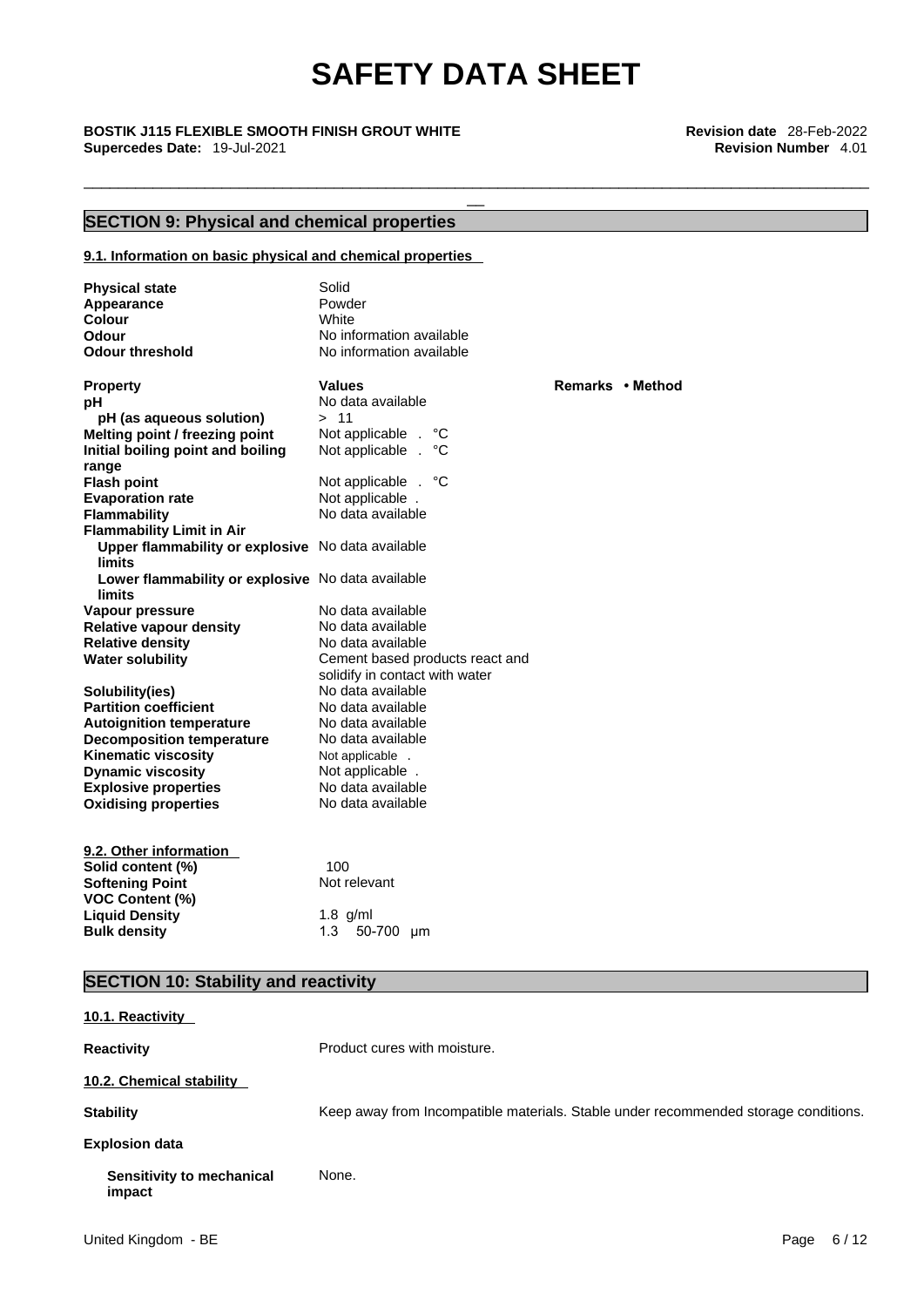\_\_\_\_\_\_\_\_\_\_\_\_\_\_\_\_\_\_\_\_\_\_\_\_\_\_\_\_\_\_\_\_\_\_\_\_\_\_\_\_\_\_\_\_\_\_\_\_\_\_\_\_\_\_\_\_\_\_\_\_\_\_\_\_\_\_\_\_\_\_\_\_\_\_\_\_\_\_\_\_\_\_\_\_\_\_\_\_\_\_\_

\_\_ **BOSTIK J115 FLEXIBLE SMOOTH FINISH GROUT WHITE Revision date** 28-Feb-2022 **Supercedes Date:** 19-Jul-2021 **Revision Number** 4.01

**Sensitivity to static discharge** None. **10.3. Possibility of hazardous reactions Possibility of hazardous reactions** None under normal processing. **10.4. Conditions to avoid Conditions to avoid** Product cures with moisture. Protect from moisture. **10.5. Incompatible materials Incompatible materials** Strong acids. Strong bases. Strong oxidising agents. Acids. Aluminium. **10.6. Hazardous decomposition products Hazardous decomposition products**  None under normal use conditions. Stable under recommended storage conditions. **SECTION 11: Toxicological information** 

#### **11.1. Information on toxicological effects**

#### **Information on likely routes of exposure**

**Product Information**

| <b>Inhalation</b>                                                            | Specific test data for the substance or mixture is not available. May cause irritation of<br>respiratory tract.                                                                                                                                           |  |  |  |  |
|------------------------------------------------------------------------------|-----------------------------------------------------------------------------------------------------------------------------------------------------------------------------------------------------------------------------------------------------------|--|--|--|--|
| Eye contact                                                                  | Specific test data for the substance or mixture is not available. Causes serious eye<br>damage. May cause irreversible damage to eyes.                                                                                                                    |  |  |  |  |
| <b>Skin contact</b>                                                          | Specific test data for the substance or mixture is not available. May cause sensitisation<br>by skin contact. Repeated or prolonged skin contact may cause allergic reactions with<br>susceptible persons. (based on components). Causes skin irritation. |  |  |  |  |
| Ingestion                                                                    | Specific test data for the substance or mixture is not available. Ingestion may cause<br>gastrointestinal irritation, nausea, vomiting and diarrhoea.                                                                                                     |  |  |  |  |
| Symptoms related to the physical, chemical and toxicological characteristics |                                                                                                                                                                                                                                                           |  |  |  |  |
| Symptoms                                                                     | Redness. Burning. May cause blindness. Itching. Rashes. Hives. May cause redness<br>and tearing of the eyes.                                                                                                                                              |  |  |  |  |

**Numerical measures of toxicity**

**Acute toxicity** 

#### **Component Information**

| Chemical name                                             | Oral LD50                    | Dermal LD50                              | Inhalation LC50 |
|-----------------------------------------------------------|------------------------------|------------------------------------------|-----------------|
| Quartz                                                    | >2000 mg/kg (Rattus)         |                                          |                 |
| 14808-60-7                                                |                              |                                          |                 |
| <b>Portland Cement</b><br>65997-15-1                      | LD50 $>$ 2000 mg/Kg (Rattus) | LD50 >2000 mg/Kg                         |                 |
| 2-octyl-2H-isothiazol-3-one<br><b>[OIT]</b><br>26530-20-1 | $=125$ mg/kg (Rattus)        | $= 690$ mg/kg (Oryctolagus<br>cuniculus) |                 |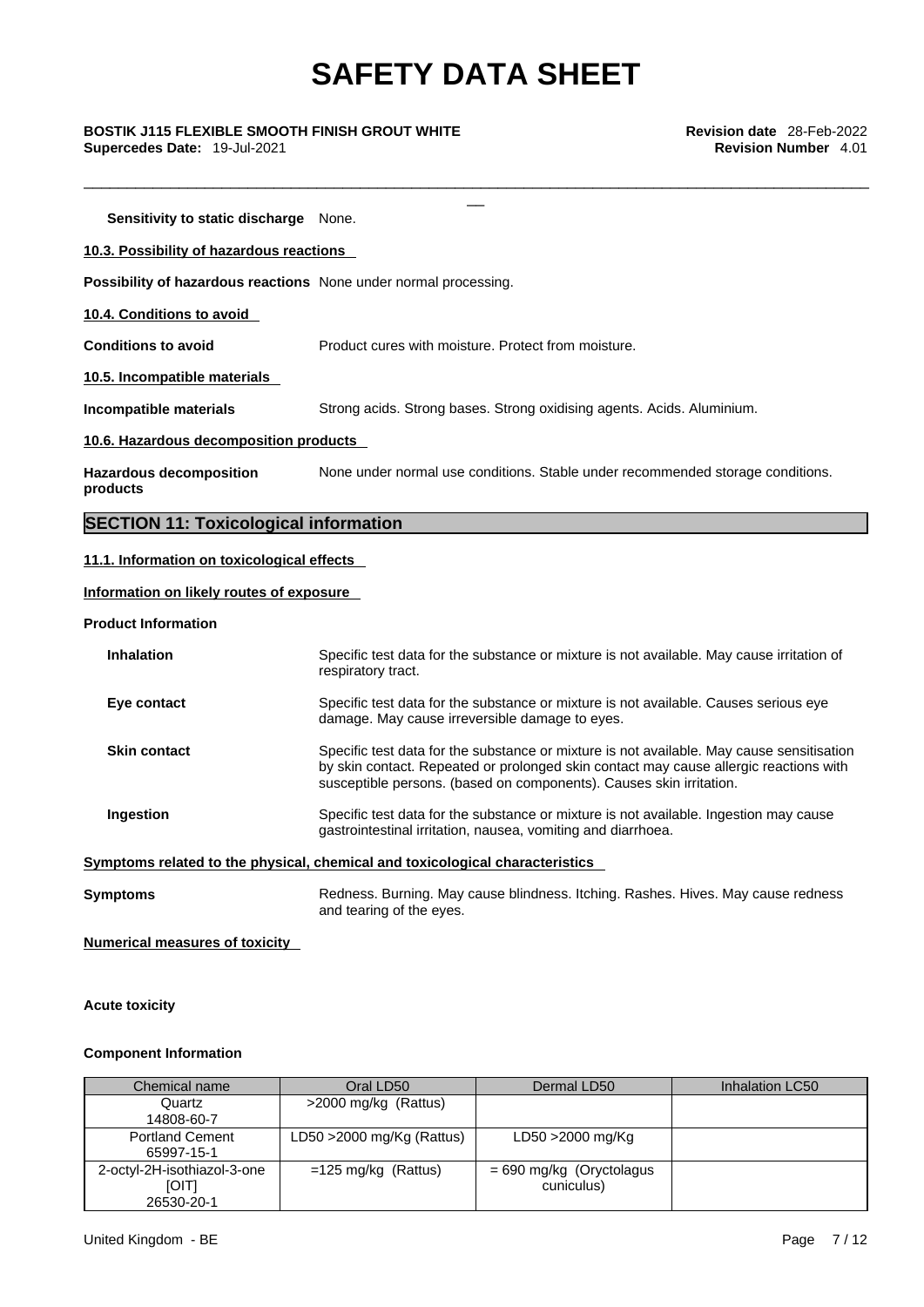\_\_ **BOSTIK J115 FLEXIBLE SMOOTH FINISH GROUT WHITE Revision date** 28-Feb-2022 **Supercedes Date:** 19-Jul-2021 **Revision Number** 4.01

#### **Delayed and immediate effects as well as chronic effects from short and long-term exposure**

**Skin corrosion/irritation** Classification based on data available for ingredients. Irritating to skin.

\_\_\_\_\_\_\_\_\_\_\_\_\_\_\_\_\_\_\_\_\_\_\_\_\_\_\_\_\_\_\_\_\_\_\_\_\_\_\_\_\_\_\_\_\_\_\_\_\_\_\_\_\_\_\_\_\_\_\_\_\_\_\_\_\_\_\_\_\_\_\_\_\_\_\_\_\_\_\_\_\_\_\_\_\_\_\_\_\_\_\_

#### 2-octyl-2H-isothiazol-3-one [OIT] (26530-20-1)

| Method                     | <b>ISpecies</b> | lExposure route | Effective dose | <b>IExposure time</b> | <b>IResults</b>   |
|----------------------------|-----------------|-----------------|----------------|-----------------------|-------------------|
| <b>IOECD Test No. 404:</b> | <b>Rabbit</b>   | Dermal          |                |                       | <b>ICorrosive</b> |
| Acute Dermal               |                 |                 |                |                       |                   |
| Irritation/Corrosion       |                 |                 |                |                       |                   |

**Serious eye damage/eye irritation** Classification based on data available for ingredients. Causes burns. Risk of serious damage to eyes.

**Respiratory or skin sensitisation** May cause sensitisation by skin contact.

#### 2-octyl-2H-isothiazol-3-one [OIT] (26530-20-1)

| Method                                                              | Species                                                           | Exposure route                                                    | <b>Results</b> |
|---------------------------------------------------------------------|-------------------------------------------------------------------|-------------------------------------------------------------------|----------------|
| OECD Test No. 429: Skin<br>Sensitisation: Local Lymph Node<br>Assay | Mouse                                                             |                                                                   | sensitising    |
| Germ cell mutagenicity                                              |                                                                   | Based on available data, the classification criteria are not met. |                |
| Carcinogenicity                                                     | Based on available data, the classification criteria are not met. |                                                                   |                |
| <b>Reproductive toxicity</b>                                        |                                                                   | Based on available data, the classification criteria are not met. |                |
| <b>STOT - single exposure</b>                                       | May cause respiratory irritation.                                 |                                                                   |                |
| <b>STOT - repeated exposure</b>                                     | Based on available data, the classification criteria are not met. |                                                                   |                |
| <b>Aspiration hazard</b>                                            | Based on available data, the classification criteria are not met. |                                                                   |                |
| 11.2. Information on other hazards                                  |                                                                   |                                                                   |                |
| 11.2.1. Endocrine disrupting properties                             |                                                                   |                                                                   |                |
| <b>Endocrine disrupting properties</b>                              | No information available.                                         |                                                                   |                |
| 11.2.2. Other information                                           |                                                                   |                                                                   |                |
| Other adverse effects                                               | No information available.                                         |                                                                   |                |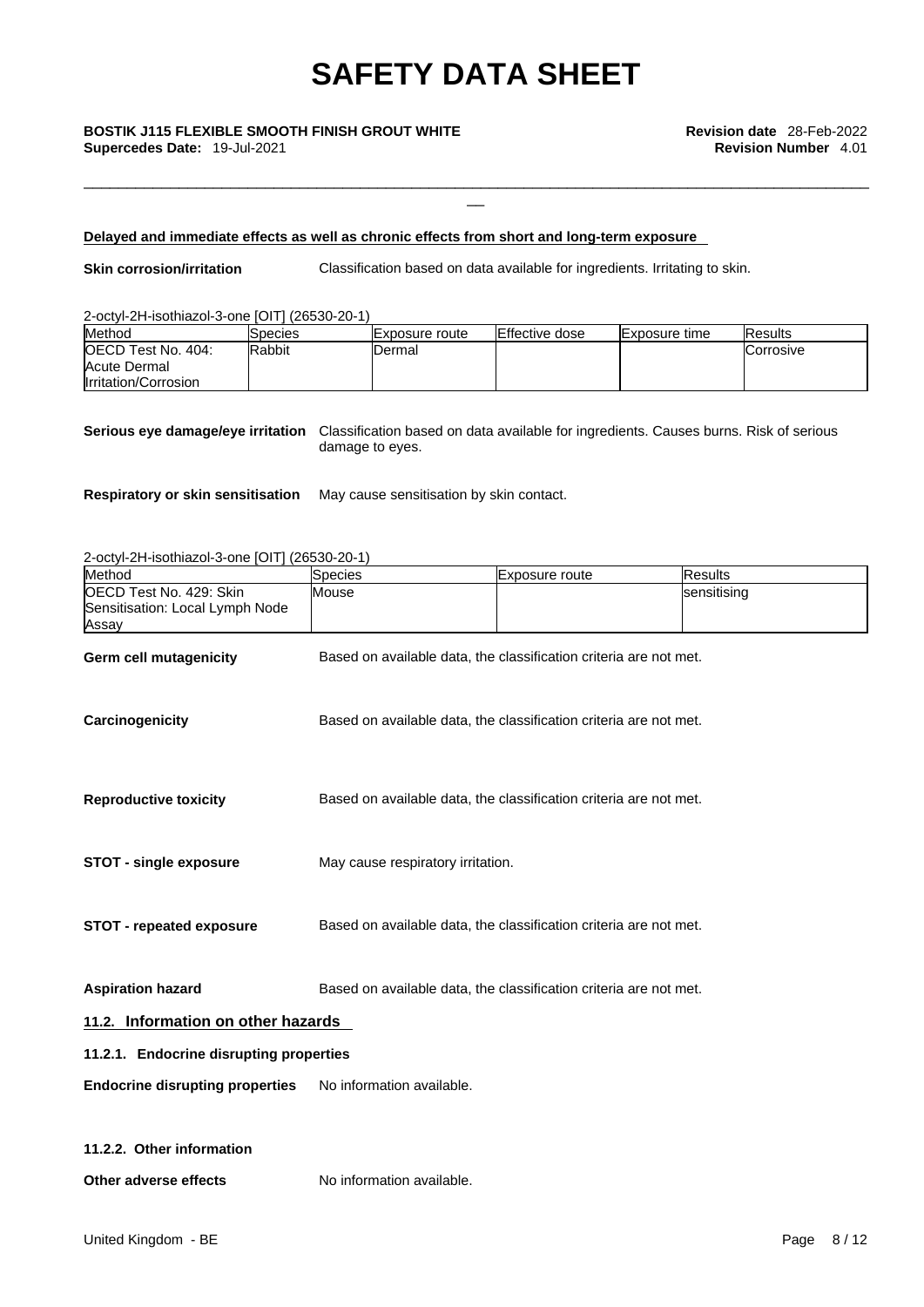\_\_\_\_\_\_\_\_\_\_\_\_\_\_\_\_\_\_\_\_\_\_\_\_\_\_\_\_\_\_\_\_\_\_\_\_\_\_\_\_\_\_\_\_\_\_\_\_\_\_\_\_\_\_\_\_\_\_\_\_\_\_\_\_\_\_\_\_\_\_\_\_\_\_\_\_\_\_\_\_\_\_\_\_\_\_\_\_\_\_\_

# \_\_ **BOSTIK J115 FLEXIBLE SMOOTH FINISH GROUT WHITE Revision date** 28-Feb-2022 **Supercedes Date:** 19-Jul-2021 **Revision Number** 4.01

### **SECTION 12: Ecological information**

#### **12.1. Toxicity**

#### **Ecotoxicity**

| Chemical name                                       | Algae/aquatic<br>plants                                                               | Fish                                                                                     | <b>Toxicity to</b><br>I microorganisms l | Crustacea                                | M-Factor | M-Factor<br>(long-term) |
|-----------------------------------------------------|---------------------------------------------------------------------------------------|------------------------------------------------------------------------------------------|------------------------------------------|------------------------------------------|----------|-------------------------|
| 2-octyl-2H-isothiazol-3-<br>one [OIT]<br>26530-20-1 | $EC50(72h) =$<br>$0.084 \text{ ma/L}$<br>(Scenedesmus I<br>subspicatus)<br>(OECD 201) | $LC50 (96h) =$<br>$0.036 \,\mathrm{mag/L}$<br>(Oncorhynchus<br>  mykiss) (OECD  <br>203) |                                          | EC50 (48h)<br>$=0.42$ mg/L<br>(OECD 202) |          |                         |

### **12.2. Persistence and degradability**

#### **Persistence and degradability** No information available.

| <b>Component Information</b>                   |                      |                        |                       |  |  |
|------------------------------------------------|----------------------|------------------------|-----------------------|--|--|
| 2-octyl-2H-isothiazol-3-one [OIT] (26530-20-1) |                      |                        |                       |  |  |
| <b>Method</b>                                  | <b>Exposure time</b> | Value                  | <b>IResults</b>       |  |  |
| OECD Test No. 309: Aerobic                     |                      | $H$ alf-life 0.6-1.4 d | Readily biodegradable |  |  |
| Mineralization in Surface Water -              |                      |                        |                       |  |  |
| Simulation Biodegradation Test                 |                      |                        |                       |  |  |

#### **12.3. Bioaccumulative potential**

**Bioaccumulation** There is no data for this product.

#### **Component Information**

| Chemical name                                   | <b>Partition coefficient</b> | Bioconcentration factor (BCF) |
|-------------------------------------------------|------------------------------|-------------------------------|
| Quartz<br>14808-60-7                            |                              |                               |
| 2-octyl-2H-isothiazol-3-one [OIT]<br>26530-20-1 | 2.92                         |                               |

#### **12.4. Mobility in soil**

**Mobility in soil** No information available.

#### **12.5. Results of PBT and vPvB assessment**

**PBT and vPvB assessment** The product does not contain any substance(s) classified as PBT or vPvB.

| Chemical name                                   | PBT and vPvB assessment         |
|-------------------------------------------------|---------------------------------|
| 2-octvl-2H-isothiazol-3-one [OIT]<br>26530-20-1 | The substance is not PBT / vPvB |

#### **12.6. Other adverse effects**

**Other adverse effects** No information available.

### **SECTION 13: Disposal considerations**

#### **13.1. Waste treatment methods**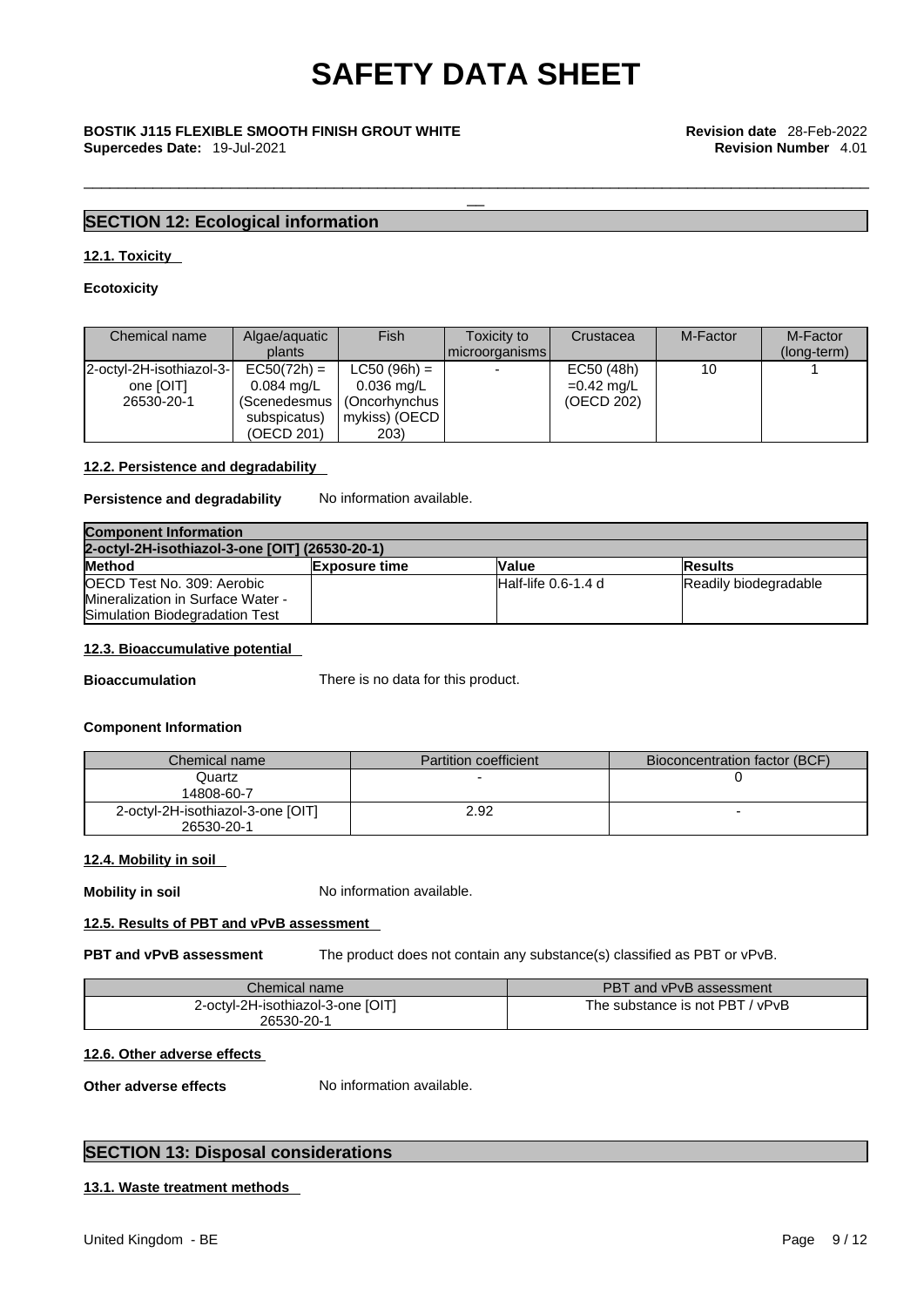\_\_\_\_\_\_\_\_\_\_\_\_\_\_\_\_\_\_\_\_\_\_\_\_\_\_\_\_\_\_\_\_\_\_\_\_\_\_\_\_\_\_\_\_\_\_\_\_\_\_\_\_\_\_\_\_\_\_\_\_\_\_\_\_\_\_\_\_\_\_\_\_\_\_\_\_\_\_\_\_\_\_\_\_\_\_\_\_\_\_\_

# \_\_ **BOSTIK J115 FLEXIBLE SMOOTH FINISH GROUT WHITE Revision date** 28-Feb-2022 **Supercedes Date:** 19-Jul-2021 **Revision Number** 4.01

| Waste from residues/unused<br>products | Dispose of contents/container in accordance with local, regional, national, and<br>international regulations as applicable.                                                                                                                                                                                                                                                                         |
|----------------------------------------|-----------------------------------------------------------------------------------------------------------------------------------------------------------------------------------------------------------------------------------------------------------------------------------------------------------------------------------------------------------------------------------------------------|
| <b>Contaminated packaging</b>          | Handle contaminated packages in the same way as the product itself.                                                                                                                                                                                                                                                                                                                                 |
| <b>European Waste Cataloque</b>        | 17 09 04 mixed construction and demolition wastes other than those mentioned in 17 09<br>01, 17 09 02 and 17 09 03<br>10 13 06 particulates and dust (except 10 13 12 and 10 13 13)<br>Cured product can be treated as construction waste. In the management of larger<br>quantities consult with local authorities and local waste disposal company<br>10 13 14 waste concrete and concrete sludge |
| <b>Other information</b>               | Waste codes should be assigned by the user based on the application for which the<br>product was used.                                                                                                                                                                                                                                                                                              |

#### **SECTION 14: Transport information**

|             | Land transport (ADR/RID)           |                                                                         |                |
|-------------|------------------------------------|-------------------------------------------------------------------------|----------------|
|             | 14.1 UN number or ID number        | Not regulated                                                           |                |
|             | 14.2 Proper Shipping Name          | Not regulated                                                           |                |
|             | 14.3 Transport hazard class(es)    | Not regulated                                                           |                |
|             | 14.4 Packing group                 | Not regulated                                                           |                |
|             | 14.5 Environmental hazards         | Not applicable                                                          |                |
|             | <b>14.6 Special Provisions</b>     | None                                                                    |                |
| <b>IMDG</b> |                                    |                                                                         |                |
|             | 14.1 UN number or ID number        | Not regulated                                                           |                |
|             | 14.2 Proper Shipping Name          | Not regulated                                                           |                |
|             | 14.3 Transport hazard class(es)    | Not regulated                                                           |                |
|             | 14.4 Packing group                 | Not regulated                                                           |                |
|             | 14.5 Marine pollutant              | ΝP                                                                      |                |
|             | <b>14.6 Special Provisions</b>     | None                                                                    |                |
|             |                                    | 14.7 Transport in bulk according to Annex II of MARPOL and the IBC Code | Not applicable |
|             |                                    |                                                                         |                |
|             | Air transport (ICAO-TI / IATA-DGR) |                                                                         |                |
|             | 14.1 UN number or ID number        | Not regulated                                                           |                |
|             | 14.2. Droner Shinning Name         | Not requisited                                                          |                |

| All' transport (ICAO-TI / IATA-DGR) |                |
|-------------------------------------|----------------|
| 14.1 UN number or ID number         | Not regulated  |
| 14.2 Proper Shipping Name           | Not regulated  |
| 14.3 Transport hazard class(es)     | Not regulated  |
| 14.4 Packing group                  | Not regulated  |
| 14.5 Environmental hazards          | Not applicable |
| <b>14.6 Special Provisions</b>      | None           |
|                                     |                |

### **Section 15: REGULATORY INFORMATION**

#### **15.1. Safety, health and environmental regulations/legislation specific for the substance or mixture**

#### **European Union**

Take note of Directive 98/24/EC on the protection of the health and safety of workers from the risks related to chemical agents at work

Check whether measures in accordance with Directive 94/33/EC for the protection of young people at work must be taken.

Take note of Directive 92/85/EC on the protection of pregnant and breastfeeding women at work

#### **Registration, Evaluation, Authorization, and Restriction of Chemicals (REACh) Regulation (EC 1907/2006)**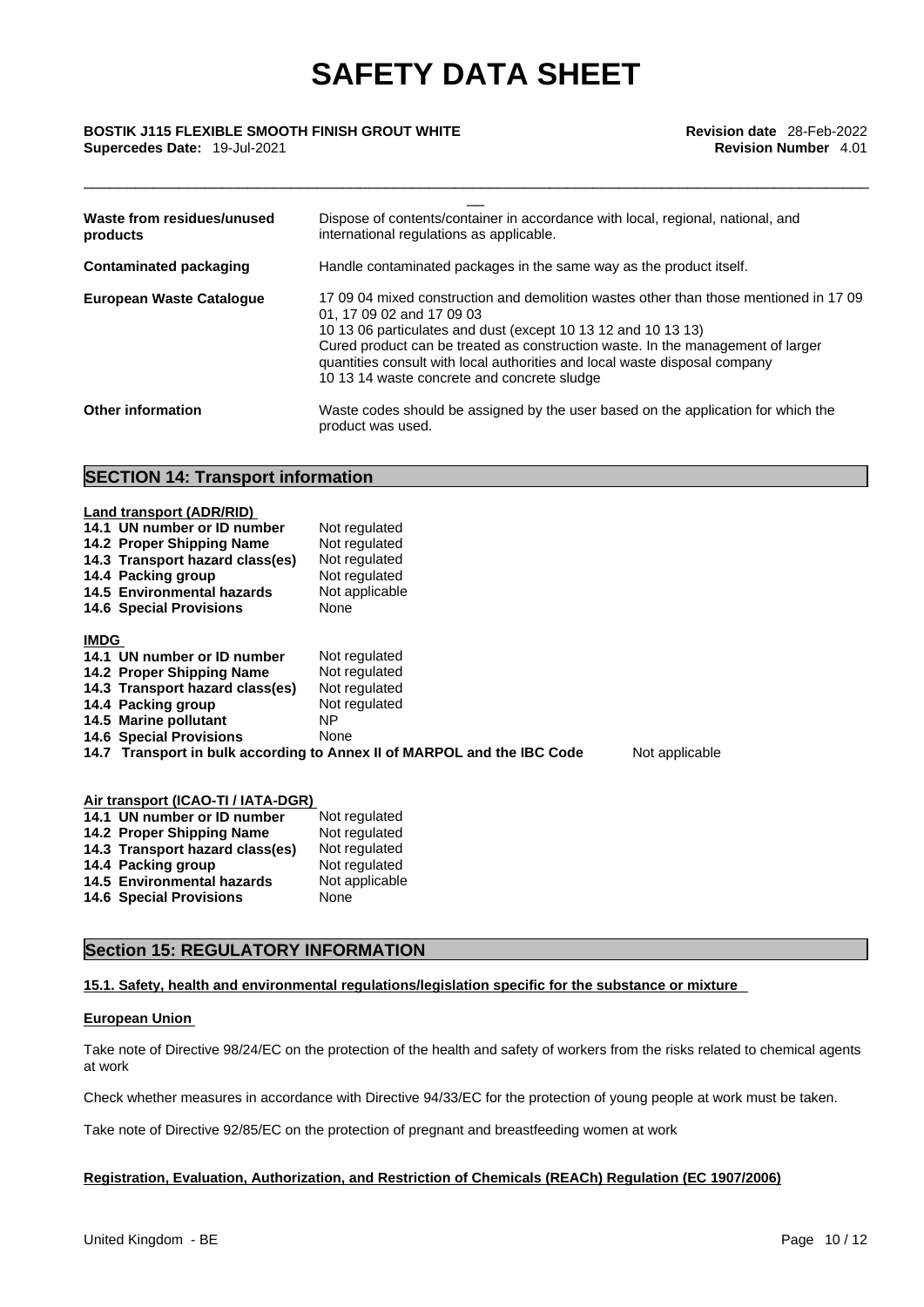\_\_\_\_\_\_\_\_\_\_\_\_\_\_\_\_\_\_\_\_\_\_\_\_\_\_\_\_\_\_\_\_\_\_\_\_\_\_\_\_\_\_\_\_\_\_\_\_\_\_\_\_\_\_\_\_\_\_\_\_\_\_\_\_\_\_\_\_\_\_\_\_\_\_\_\_\_\_\_\_\_\_\_\_\_\_\_\_\_\_\_

# \_\_ **BOSTIK J115 FLEXIBLE SMOOTH FINISH GROUT WHITE Revision date** 28-Feb-2022

**Supercedes Date:** 19-Jul-2021 **Revision Number** 4.01

#### **SVHC: Substances of Very High Concern for Authorisation:**

This product does not contain candidate substances of very high concern at a concentration >=0.1% (Regulation (EC) No. 1907/2006 (REACH), Article 59)

#### **EU-REACH (1907/2006) - Annex XVII - Substances subject to Restriction**

This product contains one or more substance(s) subject to restriction (Regulation (EC) No. 1907/2006 (REACH), Annex XVII).

| Chemical name                   | <b>CAS No</b> | Restricted substance per REACH<br>Annex XVII |
|---------------------------------|---------------|----------------------------------------------|
| <sup>1</sup> Cement<br>Portland | 65997-15-1    |                                              |

**47** where product supplied with reducing agent the packaging must be marked with the storage conditions and storage period appropriate to maintaining the activity of the reducing agent to keep the content of soluble chromium VI below 2mg/Kg.

### **Substance subject to authorisation per REACH Annex XIV**

This product does not contain substances subject to authorisation (Regulation (EC) No. 1907/2006 (REACH), Annex XIV)

### **Ozone-depleting substances (ODS) regulation (EC) 1005/2009**

Not applicable

#### **Persistent Organic Pollutants**

Not applicable

#### **National regulations**

#### **15.2. Chemical safety assessment**

Chemical Safety Assessments have been carried out by the Reach registrants for substances registered at >10 tpa. No Chemical Safety Assessment has been carried out for this mixture

#### **SECTION 16: Other information**

#### **Key or legend to abbreviations and acronyms used in the safety data sheet**

#### **Full text of H-Statements referred to under section 3**

- H301 Toxic if swallowed
- H311 Toxic in contact with skin
- H314 Causes severe skin burns and eye damage
- H315 Causes skin irritation
- H317 May cause an allergic skin reaction
- H318 Causes serious eye damage
- H331 Toxic if inhaled
- H335 May cause respiratory irritation
- H400 Very toxic to aquatic life
- H410 Very toxic to aquatic life with long lasting effects

| Legend      |                                                           |
|-------------|-----------------------------------------------------------|
| <b>TWA</b>  | TWA (time-weighted average)                               |
| <b>STEL</b> | STEL (Short Term Exposure Limit)                          |
| Ceiling     | Ceiling Limit Value                                       |
| $\star$     | Skin designation                                          |
| <b>SVHC</b> | Substance(s) of Very High Concern                         |
| <b>PBT</b>  | Persistent, Bioaccumulative, and Toxic (PBT) Chemicals    |
| vPvB        | Very Persistent and very Bioaccumulative (vPvB) Chemicals |